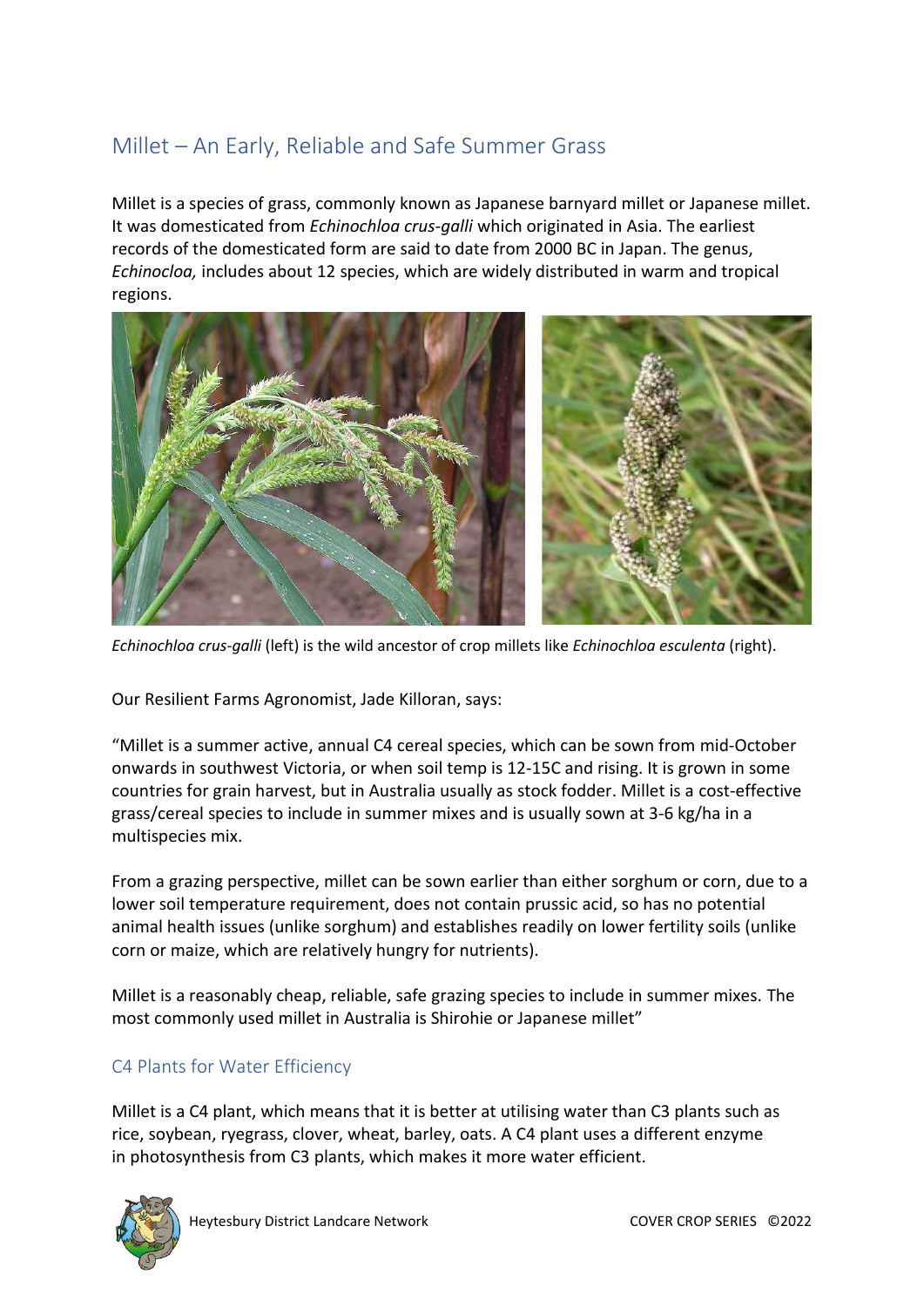C4 plants evolved in warm, strong sunlight areas of the tropics. As Jade points out:

"C4 grasses are more drought tolerant and grow more productively at higher temperatures than ryegrass pastures. Ryegrass has a low temperature threshold and shuts down over summer, whereas grasses like millet have evolved to grow productively at that time of year."

C4 plants are among the world's most important crop species (e.g. maize and sugarcane). Although small in terms of total number of flowering plant species (3%), they constitute about 50% of the world's 12000 odd grass species.

## Millet Provides Top Soil Maintenance

Like all grasses, millet does not have deep roots but has a fibrous root system which holds topsoil together. Millet roots, like most grass and cereal species, host mycorrhizal fungi which help to aggregate the soil, making it more aerated and friable and increasing nutrient and water holding capacity. Mycorrhizal fungi also help transport nutrients and water to plants, making them more productive and more resilient to stressor events, such as dry conditions, insect attack etc. Sowing species such as millet can help to increase mycorrhizal fungi populations in the soil, which is beneficial environmentally and economically.



Illustration of *Echinochloa esculenta* in the "Seikei Zusetsu", a Japanese agricultural encyclopedia complied between 1793 to 1804.

## Millet in Australia

According to Wikipedia: "In southern [Australia](https://en.wikipedia.org/wiki/Australia) millet is used as a summer quality pasture, utilizing warm temperatures and summer storms. Millet is frost-sensitive and is sown after the frost period, once soil temperature has stabilised at 14 °C or higher. It is sown at a shallow depth.

Millet grows rapidly and can be grazed 5–7 weeks after sowing, when it is 20–30 cm high. The highest feed value is from the young green leaf and shoots. The plant can quickly come to head, so it must be managed accordingly because as the plant matures, the value and palatability of feed reduces.

The Japanese millets (*[Echinochloa esculenta](https://en.wikipedia.org/wiki/Echinochloa_esculenta)*) are considered the best for grazing in particular Shirohie. This is due to a number of factors: it gives better regrowth and is later to mature compared to other Japanese millets; it is cheap – cost of seed is \$2–\$3 per kg (\$3.80 per kg in March 2022), and sowing rates are around 10 kg per hectare for dryland production; it is quick to establish, can be grazed early, and is suitable for both sheep and cattle.

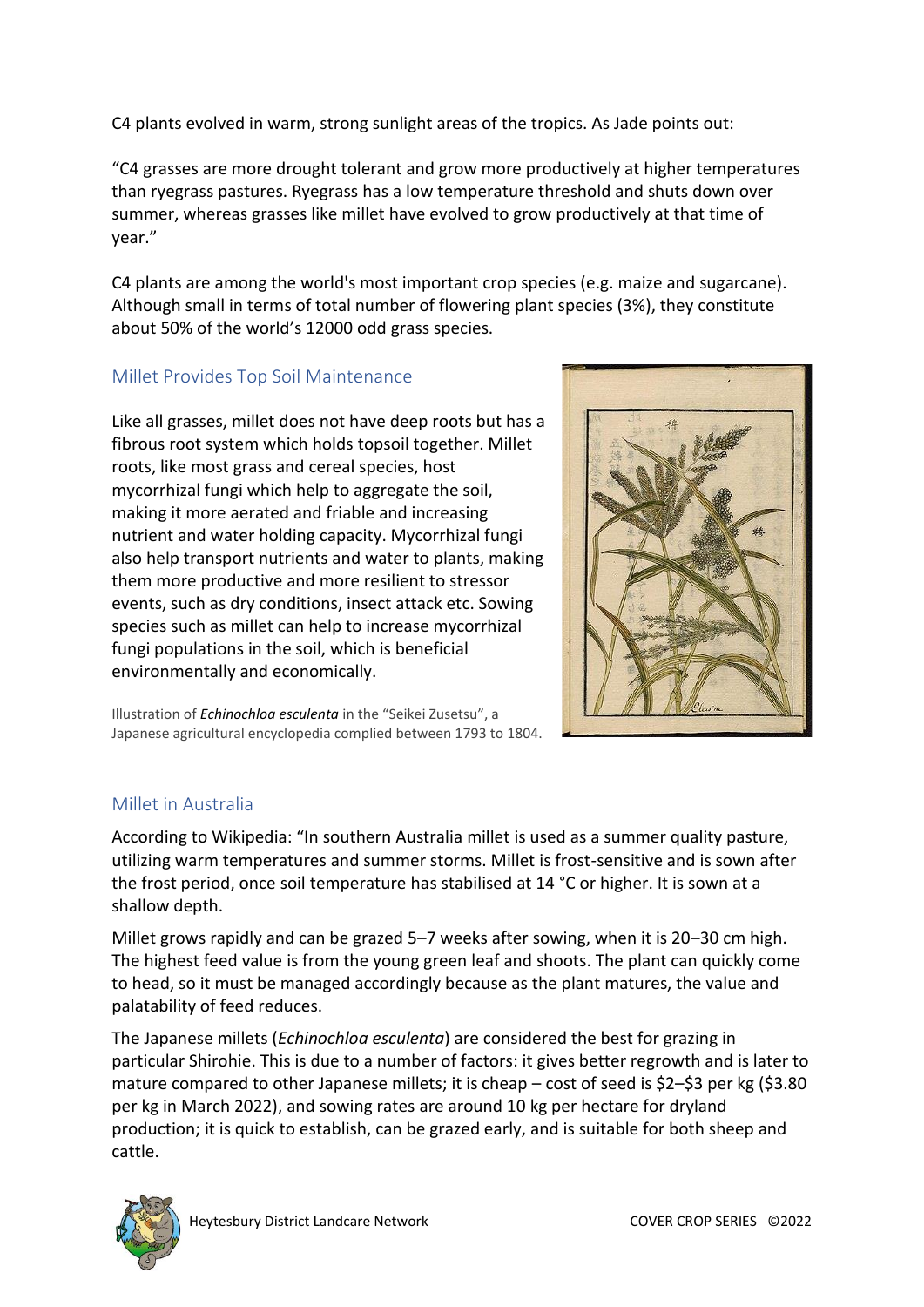Compared to forage sorghum… animals gain weight faster on millet, and it has better hay or silage potential, although it produces less dry matter. Lambs do better on millet compared to [sorghum](https://en.wikipedia.org/wiki/Sorghum)… There is no need for additional feed supplements such as [Sulphur](https://en.wikipedia.org/wiki/Sulphur) or salt blocks with millet.

The rapid growth of millet as a grazing crop allows flexibility in its use. Farmers can wait until sufficient late spring / summer moisture is present and then make use of it. It is ideally suited to irrigation where livestock finishing is required."

#### Fill it with Millet

Andrew Allsop of Notman Pasture Seeds in Purnim has supplied some of the seed for our mixes. He calls Shirohie Millet an excellent "renovation tool" and on his website describes it as:

"a highly productive summer leafy forage crop that grows when you need it most in summer. Fast-growing and versatile, it provides forage for grazing, hay and silage. It has excellent regrowth potential when good moisture and nitrogen levels are available.

Key characteristics:

- Low cost option
- Can be sown earlier than sorghums
- Tall leafy grass with a thin stem which can grow to 1.5 metres in height.
- Minimum annual rainfall of 500mm
- Sowing rate of 5-10 kg/ha on dryland
- Sowing rate of 10-25 kg/ha on irrigation"

#### Cooler than Rice

Millet is cultivated on a small scale in [India,](https://en.wikipedia.org/wiki/India) [Japan,](https://en.wikipedia.org/wiki/Japan) [China](https://en.wikipedia.org/wiki/China) and [Korea,](https://en.wikipedia.org/wiki/Korea) both as a food and for animal [fodder.](https://en.wikipedia.org/wiki/Fodder) It has traditionally been grown in areas where the land is unsuitable or the climate too cool for paddy rice cultivation. However, the development of rice varieties that can withstand cold has led to a sharp decline in its cultivation.



*Awaokoshi*, candied millet [puffs,](https://en.wikipedia.org/wiki/Puffed_grain) are a specialty of [Osaka,](https://en.wikipedia.org/wiki/Osaka) [Japan.](https://en.wikipedia.org/wiki/Japan)

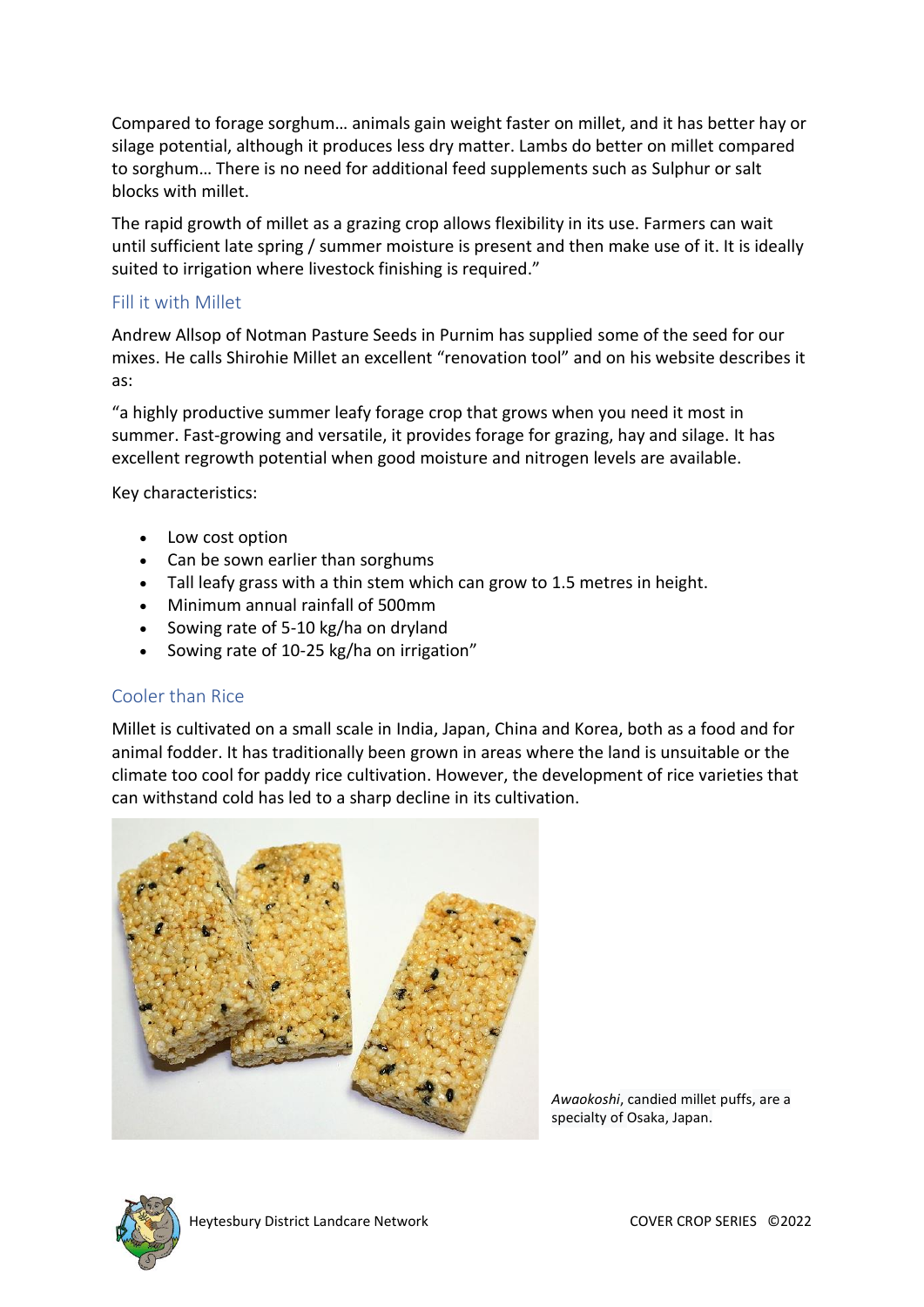## Eating Millet

Millet grain is a significant food source for humans in many parts of Africa and Asia. As is common for grain domestication, the wild form of millet underwent grain enlargement over 1-2000 years in Japan. Its use as a staple food dates back 10,000 years. The grain is parched, roasted, boiled, ground into flour and can be popped like popcorn.

Millet [porridge](https://en.wikipedia.org/wiki/Porridge) is a traditional food in [Russian,](https://en.wikipedia.org/wiki/Russian_cuisine) [German,](https://en.wikipedia.org/wiki/German_cuisine) and [Chinese](https://en.wikipedia.org/wiki/Chinese_cuisine) сuisines. In Russia, it is eaten sweet (with milk and [sugar](https://en.wikipedia.org/wiki/Sugar) added at the end of the cooking process) or savoury with meat or vegetable stews. In China, it is eaten without milk or sugar, frequently with beans, [sweet potato,](https://en.wikipedia.org/wiki/Sweet_potato) and/or various types of [squash.](https://en.wikipedia.org/wiki/Squash_(plant)) In Germany, it is also eaten sweet, boiled in water with [apples](https://en.wikipedia.org/wiki/Apple) added during the boiling process and [honey](https://en.wikipedia.org/wiki/Honey) added during the cooling process.

Millet is also the main ingredient in a Vietnamese sweet snack called [bánh đa kê](https://en.wikipedia.org/w/index.php?title=B%C3%A1nh_%C4%91a_k%C3%AA&action=edit&redlink=1). It contains a layer of smashed millet and mungbean topped with sliced dried [coconut](https://en.wikipedia.org/wiki/Coconut) meat wrapped in a crunchy rice cake. It is a specialty of [Hanoi.](https://en.wikipedia.org/wiki/Hanoi)

In Japan it remains a favourite and is used in all kinds of foods including macaroni, biscuits and dumplings.). Indian barnyard millet can safely replace rice grain for some traditional preparations in India [\(Joshi et al., 2016\)](https://www.feedipedia.org/node/26433).

The use of millets as food fell between the 1970s and the 2000s, both in urban and rural areas, as developing countries such as India have experienced rapid economic growth and witnessed a significant increase in per capita consumption of other cereals. Millet is however gluten free like buckwheat so is a significant cereal for gluten intolerant eaters.

## Drinking Millet

The grain is roasted and used as a coffee substitute [\(Deane, 2020\)](https://www.feedipedia.org/node/26416) In India, various alcoholic beverages are produced from millets.[\[38\]](https://en.wikipedia.org/wiki/Millet#cite_note-:0-38) Millet is also the base ingredient for the distilled liquor *[rakshi](https://en.wikipedia.org/wiki/Rakshi)*, a traditional beverage in Nepal, India and Tibet.

*[Tongba](https://en.wikipedia.org/wiki/Tongba)*, a millet-based alcoholic brew found in the far eastern mountainous region of [Nepal](https://en.wikipedia.org/wiki/Nepal) and [Sikkim, India.](https://en.wikipedia.org/wiki/Sikkim,_India)



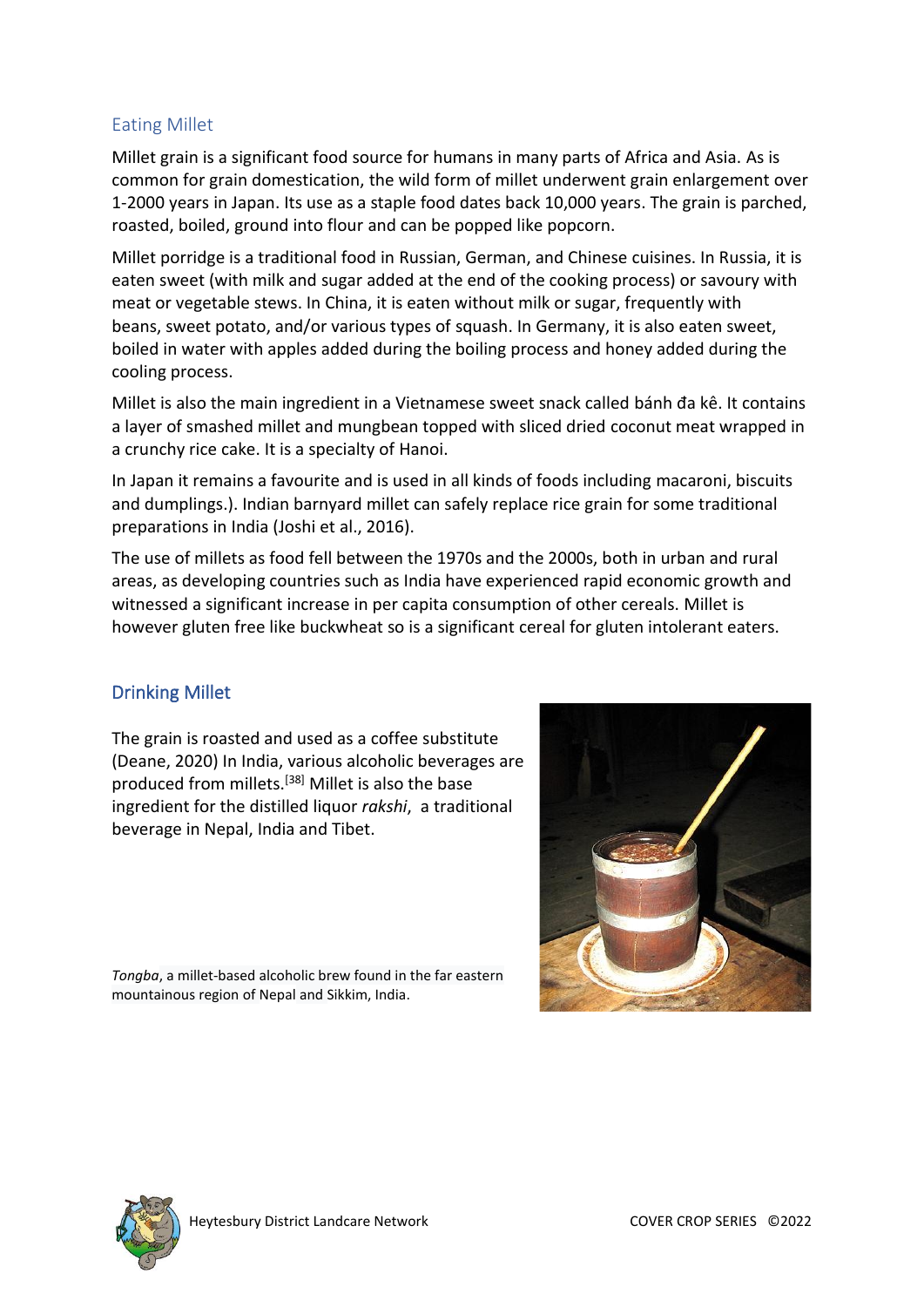## Beloved of Birds

*Echinochloa* species are appreciated by all kinds of wild birds and domestic poultry. Individual plants can produce up to 40,000 seeds per year.

In geese, cockspur grain ranked second after rice in a grain preference trial. It was preferred to sorghum, seacoast bulrush (*Bolboschoenus robustus*), safflower, barley, and woolly-pod vetch (*Vicia villosa*) [\(McFarland et al., 1963\)](https://www.feedipedia.org/node/26436).

In ducks, cockspur grass seeds seems to be readily digested as only a low (1.9%) amount of the grains were recovered intact in the faeces. The passage time of the seeds in the digestive tract was 5.1 hours [\(Mueller et al., 2002\)](https://www.feedipedia.org/node/26419).

### A spiky name

*Echinochloa* gets its genus name from the Greek *echinos* for hedgehog and *chloe*  (grass). The seed head resembles a hedgehog, which is to say it is echinate (covered with spines, bristles, or bristle-like outgrowths as the Collins English dictionary defines it.) Little wonder then that Echinacea is a superorder of sea urchins and a daisy-like plant with spikey petals.

It is odd however that neither the hedgehog whose genus is *Erinaceus* nor the porcupine *(Erethizon dorsatum*) include "echino" in their taxonomic names. Nor does the Antipodean equivalent of these two creatures, *Tachyglossus aculeatus.* Except that the common named for this last animal is echidna. So only our spiny anteater has kept its hedgehog heritage or has it?

Echidna was also a terrifying creature from [Greek mythology.](https://en.wikipedia.org/wiki/Greek_mythology) As the mother of many wellknown mythic monsters, she is usually described as half-woman and half-snake. As echidnas have qualities of both mammals and reptiles, this might be the more fitting basis for the name or perhaps it is a happy coincidence of both roots. We'll never know for sure how a monotreme has come to share a name with millet!